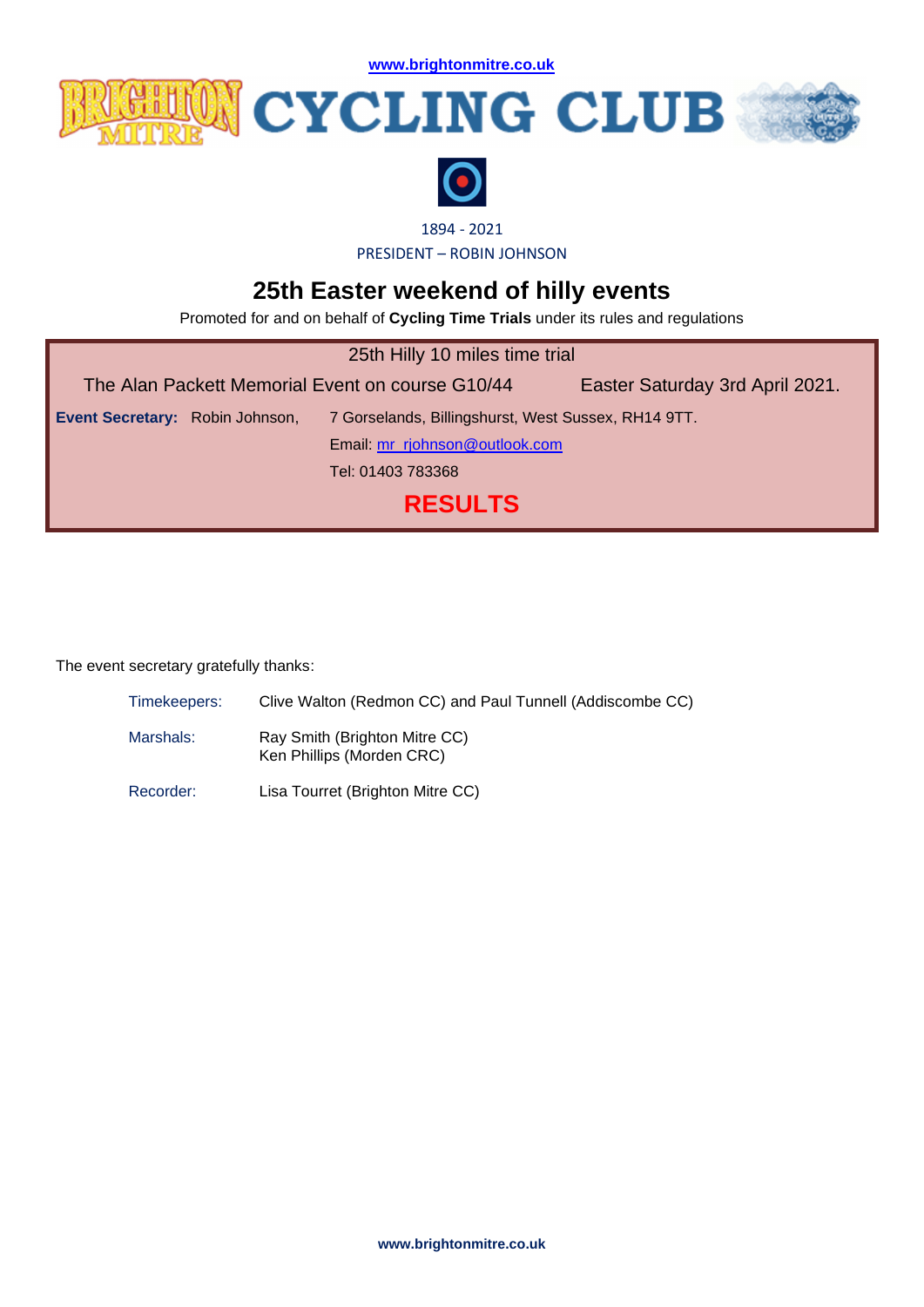## *Open 10 miles Time Trial Easter Saturday 3rd April 2021*

Course G10/44

| <b>Prizes</b>                     |                                                  |                             |         |                  |  |
|-----------------------------------|--------------------------------------------------|-----------------------------|---------|------------------|--|
| TT BIKES' "10":                   |                                                  |                             |         |                  |  |
| 1 <sup>st Man</sup>               | Samuel Painter                                   | <b>TBW23 Stuart Hall Cy</b> | 22:13   | £50              |  |
| 2 <sup>nd Man</sup>               | Jamie Olsson                                     | Giro RT                     | 22:27   | £30              |  |
| 3rd Man                           | Mark Smith                                       | Crawley Whls.               | 22:46   | £25              |  |
| 4th Man                           | Lukas Nerurkar                                   | VC de Londres               | 22:47   | £15              |  |
| 1 <sup>st</sup> Woman             | Jennifer George                                  | Independent Pedaler         | 24:48   | £50              |  |
| 2 <sup>nd</sup> Woman             | Angela Carpenter                                 | A3crg                       | 25:25   | £30              |  |
| 3rd Woman                         | Eva Callinan                                     | Liv AWOL                    | 25:55   | £25              |  |
| 4th Woman                         | <b>Kirsty McSeveney</b>                          | A3crg                       | 27:23   | £15              |  |
| <b>ROAD BIKES'</b>                |                                                  |                             |         |                  |  |
| "10"                              |                                                  |                             |         |                  |  |
| 1st Man                           | <b>Irfan Zaman</b><br><b>Bigfoot CC</b><br>24:02 | £30                         |         |                  |  |
| 2nd Man                           | <b>Sam Clark</b>                                 |                             |         |                  |  |
|                                   | <b>TBW23</b><br>24:04                            | £20                         |         |                  |  |
| 3rd Man                           | <b>Jamie Francis</b>                             |                             |         |                  |  |
|                                   | <b>UpShift Nutrition 24:51</b>                   | £15                         |         |                  |  |
| <b>1st Woman</b>                  | <b>Laura Senior</b>                              |                             |         |                  |  |
|                                   | <b>Saint Piran</b>                               | 27:18<br>£30                |         |                  |  |
| 2nd Woman                         | <b>Lucy Williams</b>                             |                             |         |                  |  |
|                                   | Crawley Whs.                                     | 30:22<br>£20                |         |                  |  |
|                                   |                                                  |                             |         |                  |  |
| <b>COMBINED</b><br><b>EVENTS:</b> |                                                  |                             |         |                  |  |
| 1st Vet (40-44)                   | <b>Cris Coxon</b>                                | <b>Brighton Mitre CC</b>    | 24:34   | £20              |  |
|                                   |                                                  |                             |         |                  |  |
| 1 <sup>st</sup> Vet (45-49)       | Mark Smith                                       | Crawley Whs.                | 22:46   | £20              |  |
| 1st Vet (50-54)                   | <b>Colin McDermott</b>                           | <b>Festival RC</b>          | 23:06   | £20              |  |
| 1 <sup>st</sup> Vet (55-59)       | Neil Mackley                                     | A3crg                       | 24:03   | £20              |  |
| 1 <sup>st</sup> Vet (60-64)       | David Shepherd                                   | A3crg                       | 24:21   | £20              |  |
| 1 <sup>st</sup> Vet (65-69)       | Mike Boyce                                       | A3crg                       | 29:11   | £20              |  |
| 1st Vet (70-74)                   | <b>Brian Jones</b>                               | Morden CRC                  | 32:02   | £20              |  |
| 1st Vet (80-84)                   | Alan Robinson                                    | <b>Central Sussex CC</b>    | 38:10   | £20              |  |
| <b>1st TEAM:</b>                  | <b>Team TMC</b>                                  | <b>Steve Kane</b>           |         |                  |  |
|                                   |                                                  | <b>Robert Lovett</b>        |         |                  |  |
|                                   |                                                  |                             |         |                  |  |
|                                   |                                                  | Gavin Ash                   | 1:12:47 | £25 each         |  |
| 2nd Team:                         | A3crg                                            | Neil Mackley                |         |                  |  |
|                                   |                                                  | David Shepherd              |         |                  |  |
|                                   |                                                  | Angela Carpenter            |         | 1:13:49 £15 each |  |
|                                   |                                                  |                             |         |                  |  |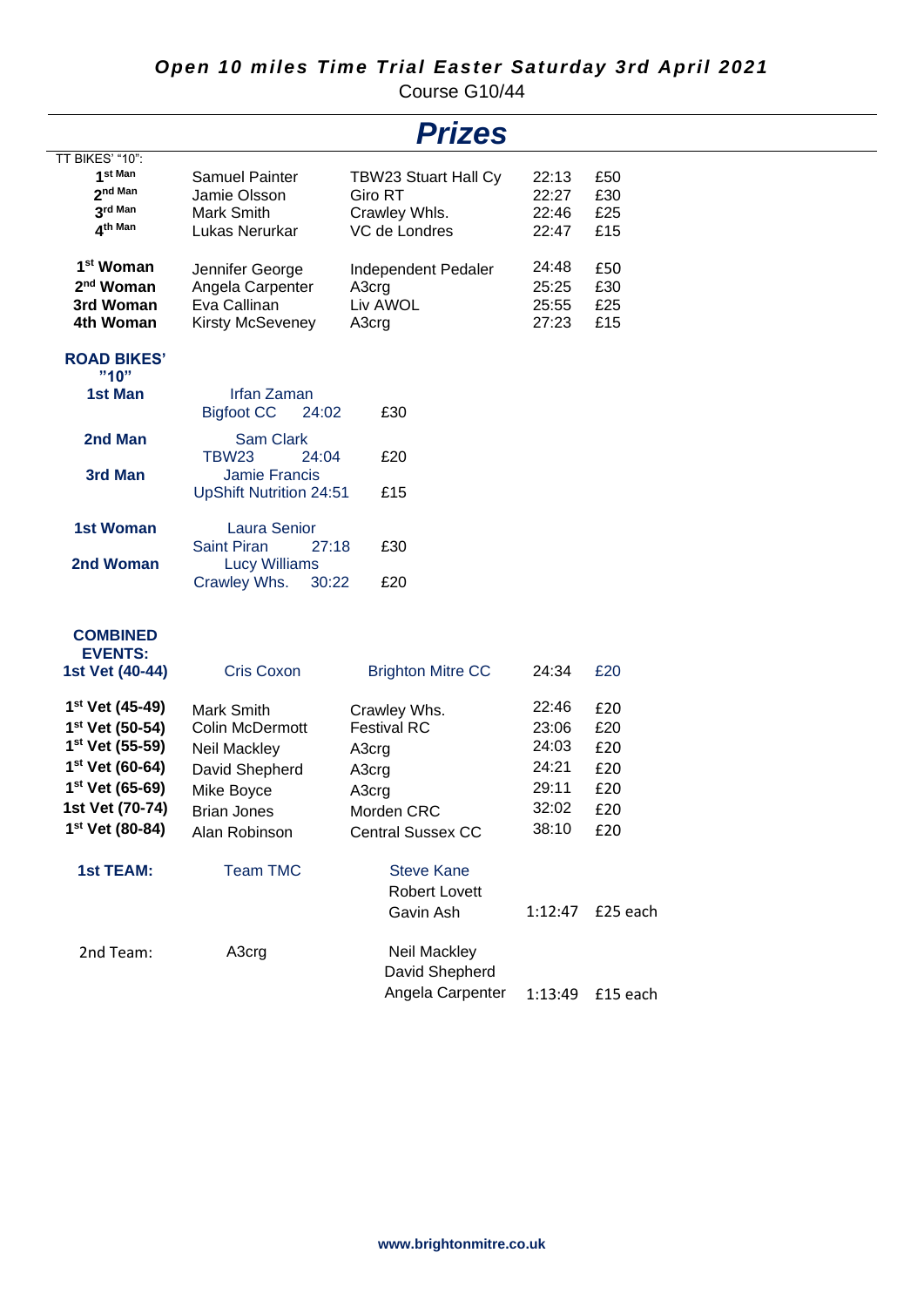## *Open 10 miles Time Trial Easter Saturday 3rd April 2021* Course G10/44

| Pos            | <b>Name</b>             | <b>Club</b>                   | <b>Actual</b><br><b>Time</b> |
|----------------|-------------------------|-------------------------------|------------------------------|
| 1              | <b>Samuel Painter</b>   | TBW23 Stuart Hall Cycling p/b | 22:13                        |
| 2              | Jamie Olsson            | <b>Giro RT</b>                | 22:27                        |
| 3              | Mark Smith              | Crawley Whls.                 | 22:46                        |
| 4              | Lukas Nerurkar          | VC de Londres                 | 22:47                        |
| 5              | <b>Steve Kane</b>       | <b>Team TMC</b>               | 22:56                        |
| 6              | <b>Colin McDermott</b>  | <b>Festival RC</b>            | 23:06                        |
| $\overline{7}$ | Paul Newsome            | Project 51                    | 23:52                        |
| 8              | Neil Mackey             | A3crg                         | 24:03                        |
| 9              | David Shepherd          | A3crg                         | 24:21                        |
| 10             | Michael Cunliffe        | Paceline RT                   | 24:25                        |
| 11             | Cris Coxon              | <b>Brighton Mitre CC</b>      | 24:34                        |
| 12             | <b>Gareth Williams</b>  | <b>Twickenham CC</b>          | 24:36                        |
| 13             | Jennifer George         | The Independent Pedaler       | 24:48                        |
| 14             | <b>Brett Davis</b>      | Trainsharp                    | 24:55                        |
| 15             | <b>Mike Askins</b>      | <b>Chiswick CC</b>            | 25:10                        |
| 16             | <b>Chris Carroll</b>    | VC Godalming + Haslemere      | 25:16                        |
| 17             | Angela Carpenter        | A3crg                         | 25:25                        |
| 18             | Harry Edwards           | Paceline RT                   | 25:35                        |
| 19             | <b>Jack Smith</b>       | <b>Brighton Mitre CC</b>      | 25:36                        |
| 20             | Andrej Horvath          | <b>Brighton Mitre CC</b>      | 25:40                        |
| 21             | <b>Connor Backhouse</b> | Kingston Whls. CC             | 25:42                        |
| 22             | Keith Dorling           | <b>Team Bottrill</b>          | 25:44                        |
| 23             | Paul Thatcher           | <b>Brighton Mitre CC</b>      | 25:45                        |
| 24             | <b>Gavin Francis</b>    | London Dynamo                 | 25:49                        |
| 25             | <b>Adrian Blacker</b>   | VTTA (Surrey/Sussex)          | 25:52                        |
| 26             | Eva Callinan            | Liv AWOL                      | 25:55                        |
| 27             | <b>Tony Reeves</b>      | <b>GS Stella</b>              | 26:03                        |
| 28             | Spencer Kirkham         | <b>Worthing Excelsior CC</b>  | 26:24                        |
| 29             | George Sloan            | VC de Londres                 | 26:38                        |
| 30             | Paul AStkinson          | VC St. Raphael                | 26:46                        |
| 31             | Mark Jones              | <b>GS Stella</b>              | 26:52                        |
| 32             | George Higgs            | Crawley Whls.                 | 27:09                        |
| 33             | Kirsty McSeveney        | A3crg                         | 27:23                        |
| 34             | Lisa Davis              | DRAG2ZERO                     | 27:32                        |
| 35             | <b>Sarah Matthews</b>   | A3crg                         | 27:38                        |
| 36             | Gavin Hughes            | Kingston Phoenix RC           | 27:39                        |
| 37             | Sannah Zaman            | <b>Bigfoot CC</b>             | 27:40                        |
| 38             | <b>Robin Harris</b>     | Clapham Chasers               | 28:08                        |
| 39             | Lucy Mitchell           | A3crg                         | 28:28                        |
| 40             | Mike Boyce              | A3crg                         | 29:11                        |
| 41             | Georgie Little          | HuntBikeWheels.com            | 29:40                        |
| 42             | <b>Brian Jones</b>      | Morden CRC                    | 32:02                        |
| 43             | Robin Johnson           | <b>Brighton Mitre CC</b>      | 35:17                        |
| 44             | Clive Jackson           | <b>Central Sussex CC</b>      | 35:22                        |
| 45             | Alan Robinson           | <b>Central Sussex CC</b>      | 38:10                        |

D.N.S. nos. 12, 14, 34, 43, 49.

Congratulations to all prizewinners.